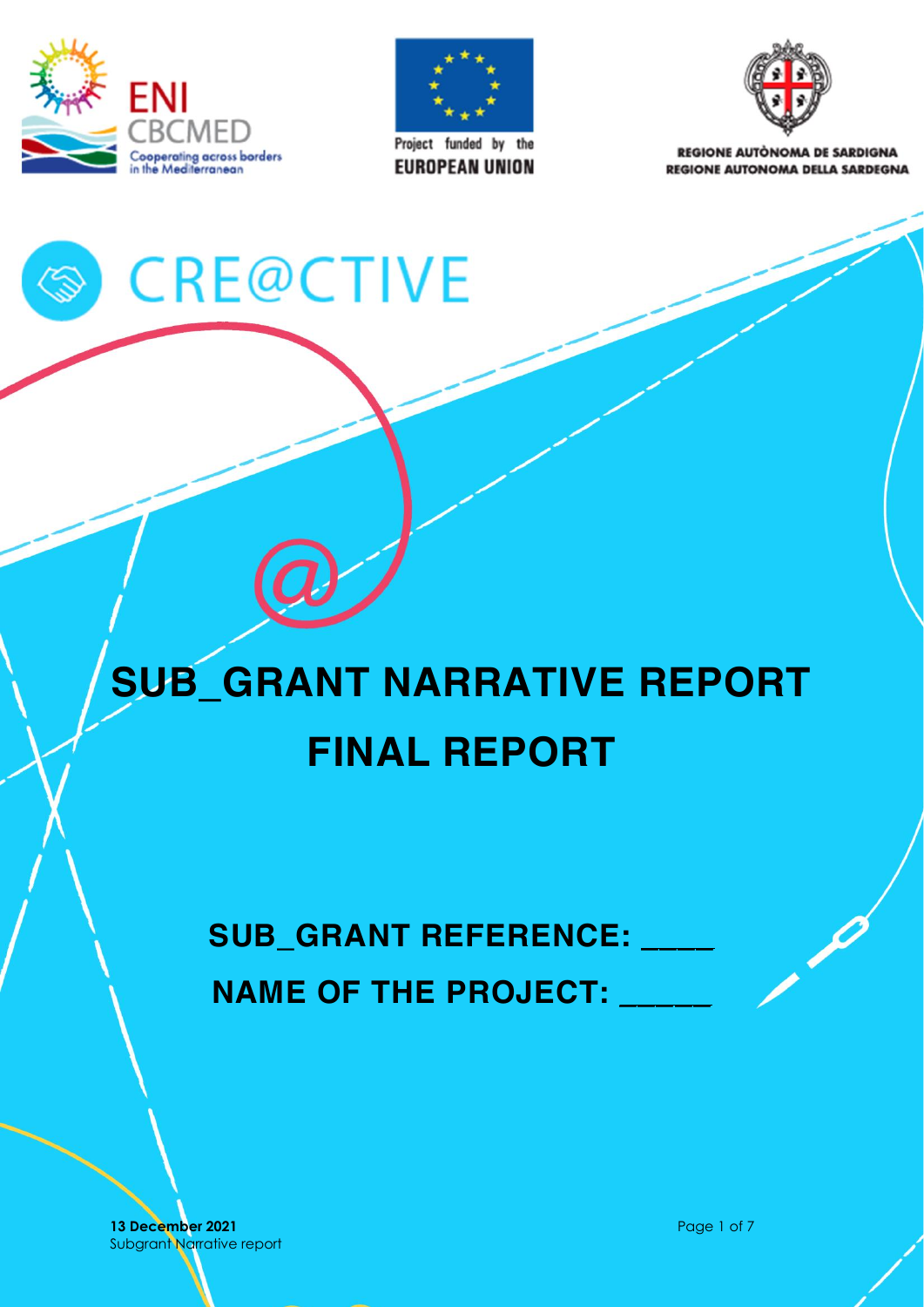

# <span id="page-1-0"></span>**SUB\_GRANT NARRATIVE REPORT**

- This report must be completed and signed by the BENEFICIARY with the collaboration of the Co-BENEFICIARY if needed. .
- The information provided in point 4 must correspond to the financial information that appears in the financial report in the excel file.
- Please expand the paragraphs as necessary.
- The sub\_granter and L@B Manager will reject any incomplete or badly completed reports.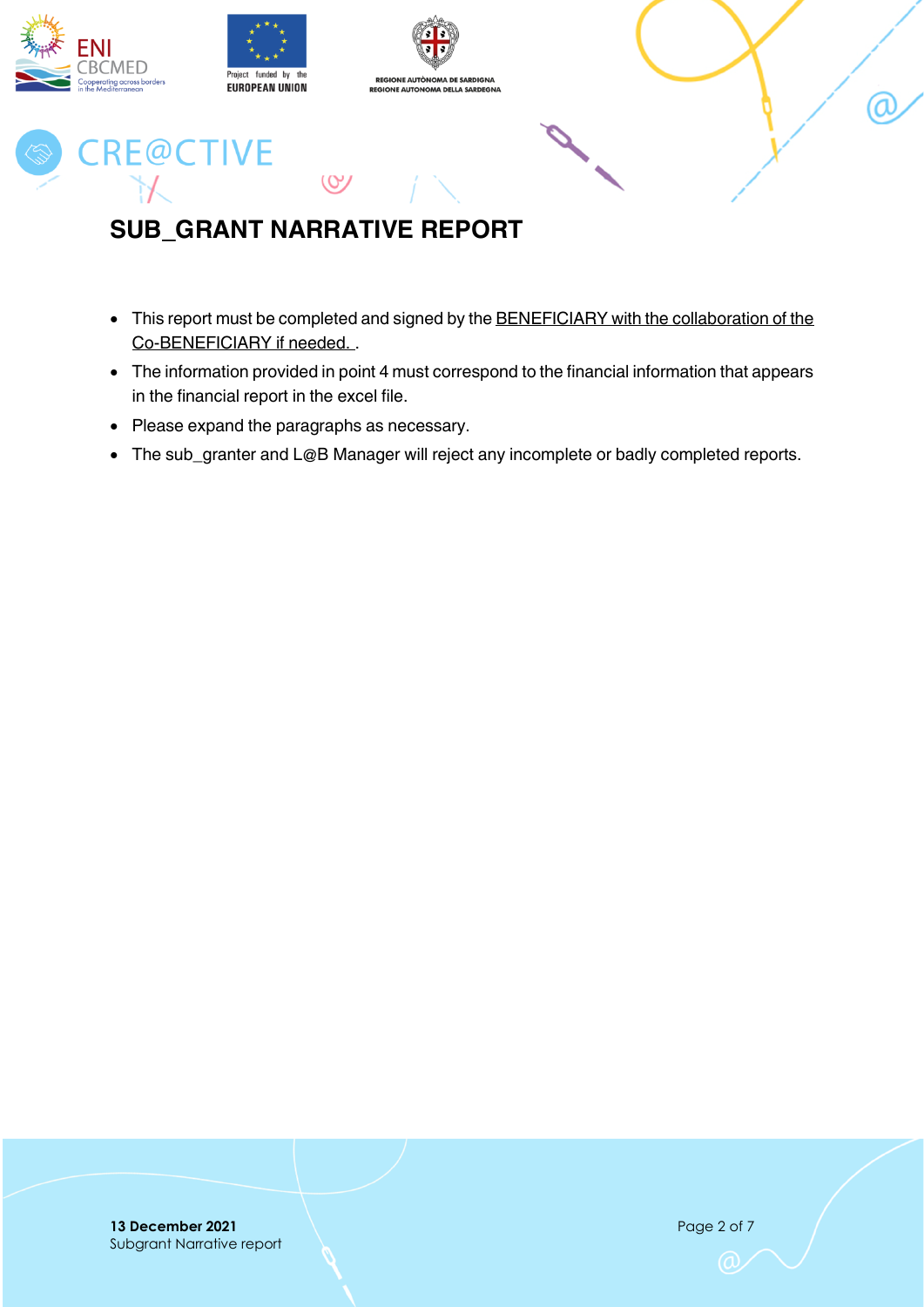



 $(8)$ 





| 2.2. |                                                                                                                                                                                                                                                                                                                     |
|------|---------------------------------------------------------------------------------------------------------------------------------------------------------------------------------------------------------------------------------------------------------------------------------------------------------------------|
|      |                                                                                                                                                                                                                                                                                                                     |
|      |                                                                                                                                                                                                                                                                                                                     |
| 2.3. |                                                                                                                                                                                                                                                                                                                     |
|      |                                                                                                                                                                                                                                                                                                                     |
| 2.4. |                                                                                                                                                                                                                                                                                                                     |
|      |                                                                                                                                                                                                                                                                                                                     |
|      |                                                                                                                                                                                                                                                                                                                     |
|      | 2. ASSESSMENT OF THE IMPLEMENTATION OF SUBGRANT ACTIVITIES AND ITS<br>What has your organisation or any actor involved in the action learned from the<br>action and how has this learning been utilised and disseminated? What has and has not<br>Gallery of Final Prototypes: sketches, drawings and mood boards 6 |

Page 3 of 7

@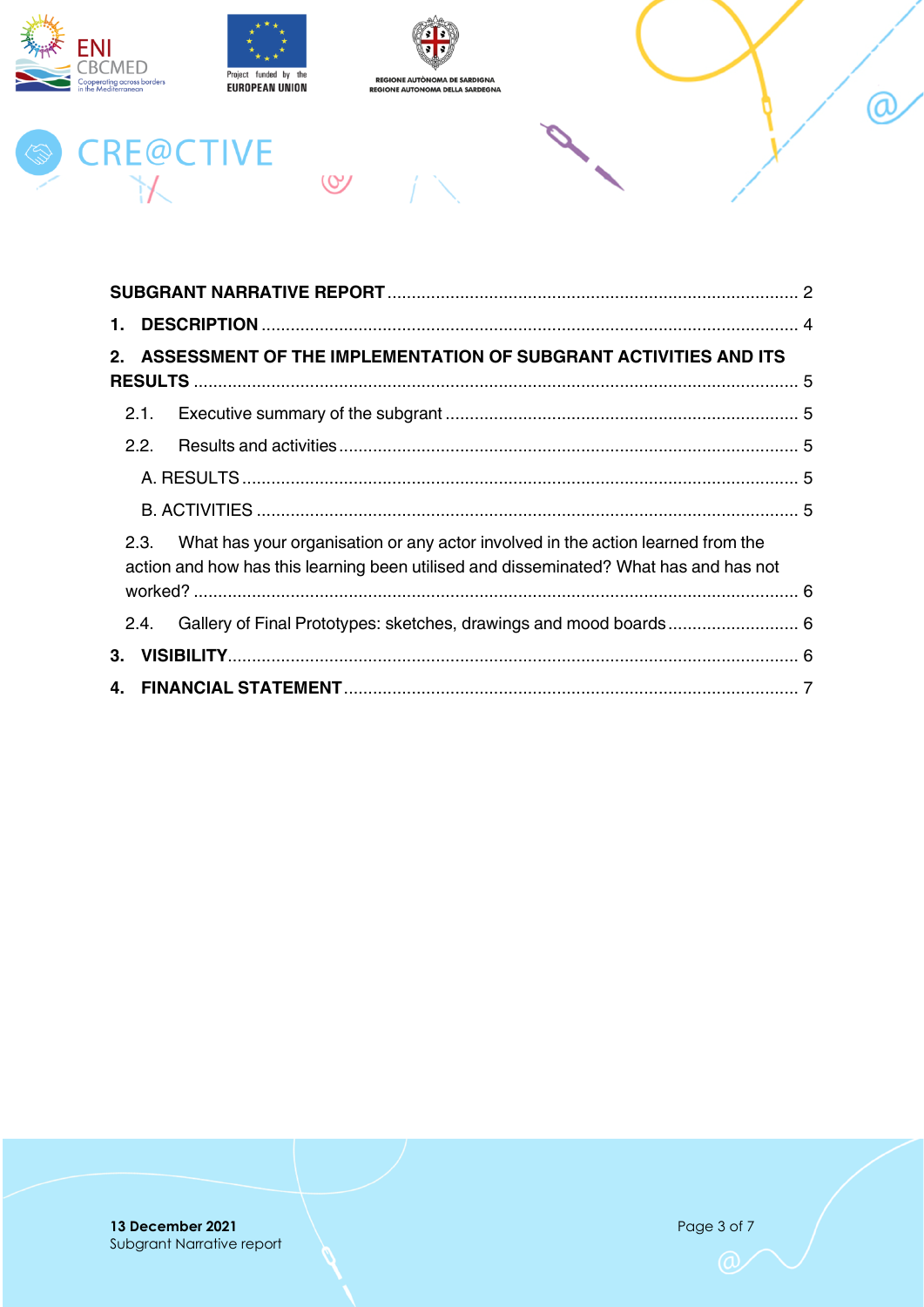

# <span id="page-3-0"></span>**1. DESCRIPTION**

| <b>Beneficiary Information:</b>                 |  |
|-------------------------------------------------|--|
| <b>Entity</b>                                   |  |
| Location                                        |  |
| Name and title of the contact person            |  |
| <b>Co-beneficiary Information:</b>              |  |
| <b>Entity</b>                                   |  |
| Location                                        |  |
| Name and title of the contact person            |  |
| Start date and end date of the sub-grant        |  |
| implementation:                                 |  |
| <b>Target countries involved</b>                |  |
| <b>Final beneficiaries and/or Target Groups</b> |  |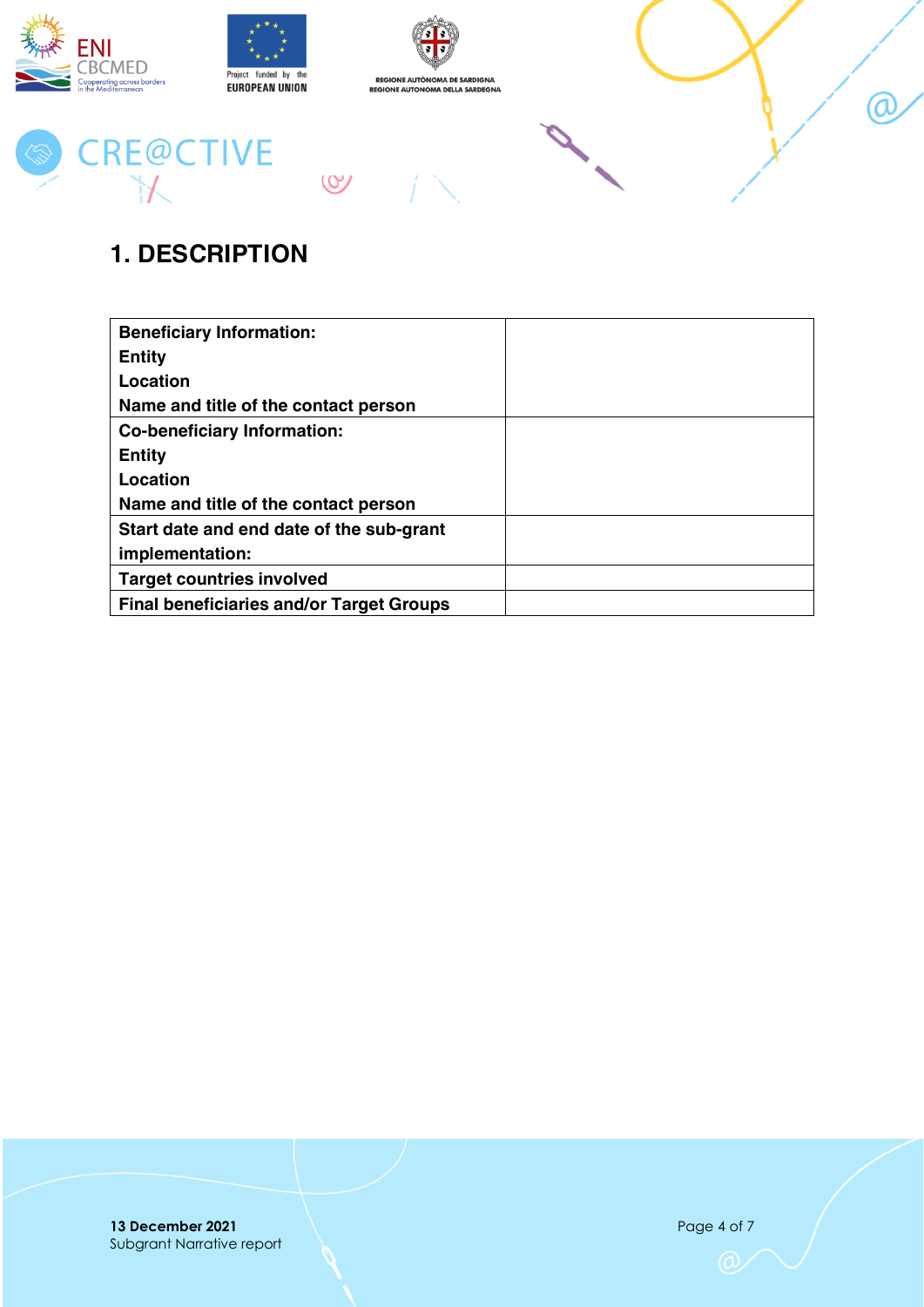

# <span id="page-4-0"></span>**2. ASSESSMENT OF THE IMPLEMENTATION OF SUB\_GRANT ACTIVITIES AND ITS RESULTS**

### <span id="page-4-1"></span>**2.1. Executive summary of the subgrant**

Please give a global overview of the implementation of the subgrant and describe the level of achievement of the outcome(s) and outputs.

### <span id="page-4-2"></span>**2.2. Results and activities**

### <span id="page-4-3"></span>**A. RESULTS**

What is your assessment of the results of the subgrant so far? Include observations on the performance and the achievement of outputs and outcomes and whether the action has had any unforeseen positive or negative results.

Explain how the Action has mainstreamed cross-cutting issues such as promotion of human rights, gender equality, democracy, good governance, children's rights and environmental sustainability.

Please comment the level of achievement of all the results on the basis of the corresponding current value of the indicators and all the related activities implemented during the reporting period.

### <span id="page-4-4"></span>**B. ACTIVITIES**

Please explain any problems (e.g. delay, cancellation, postponement of activities) which have arisen and how they have been addressed (if applicable)

Please list any risks that might have jeopardised the realisation of some activities and explain how they have been tackled.

**13 December 2021** Page 5 of 7 Subgrant Narrative report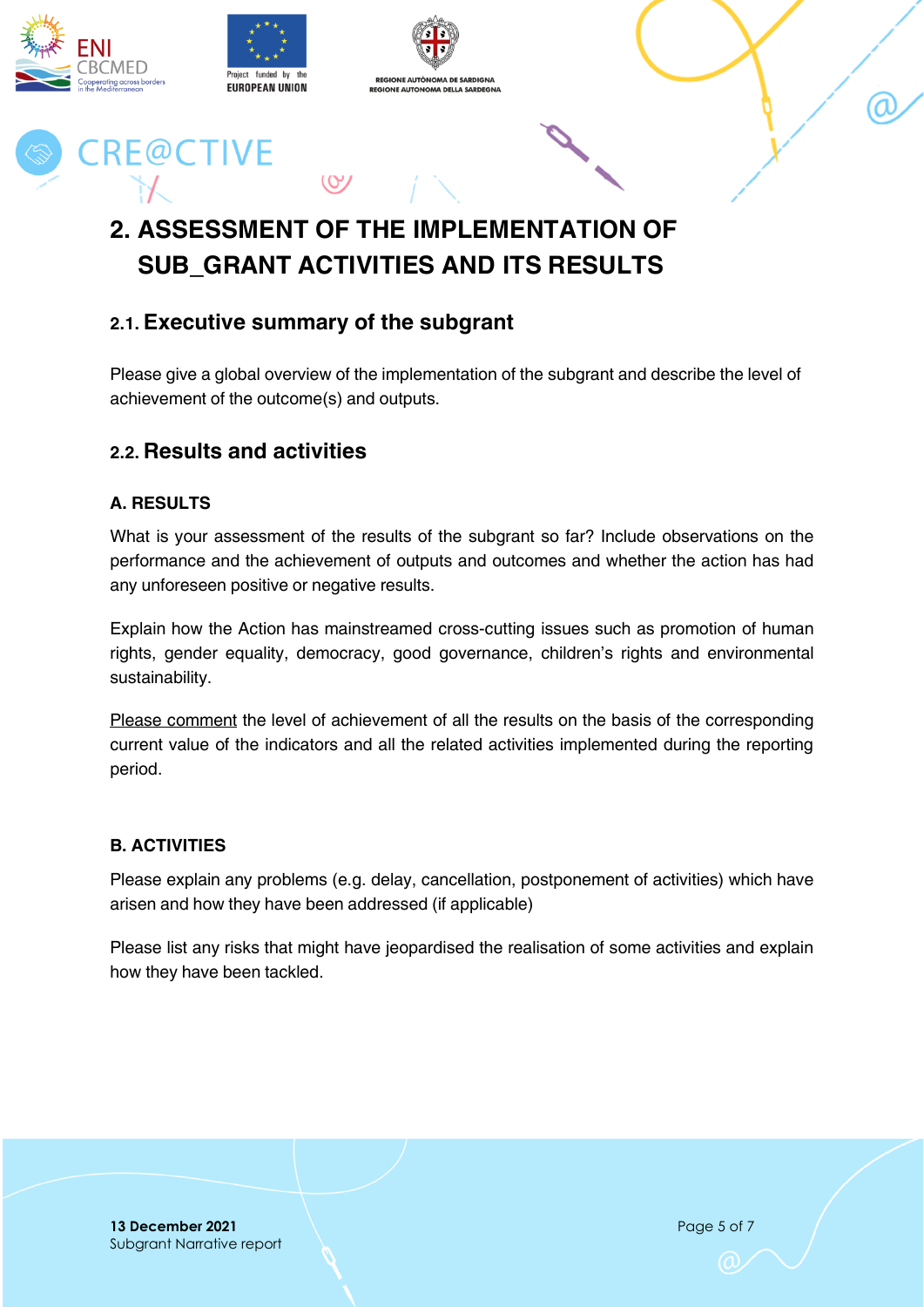



 $\omega$ 





# <span id="page-5-0"></span>**2.3. What has your organisation or any actor involved in the action learned from the action and how has this learning been utilised and disseminated? What has and has not worked?**

Describe if the action will continue after the support from the European Union has ended. Are there any follow up activities envisaged? What will ensure the sustainability of the action?

## <span id="page-5-1"></span>**2.4. Gallery of Final Prototypes: sketches, drawings and mood boards**

Please provide visual material about your project such as mood boards, sketches, drawings, technical sheets, etc.

You can add pictures here and attach other documents as annex.

# <span id="page-5-2"></span>**3. VISIBILITY**

How was the visibility of the EU contribution ensured in the subgrant?

Please add the related dissemination (social media, press releases, publications, …) carried out. You can provide links or screenshots to justify your disseminations duties according to your sub GA.

**13 December 2021 Page 6 of 7** Subgrant Narrative report